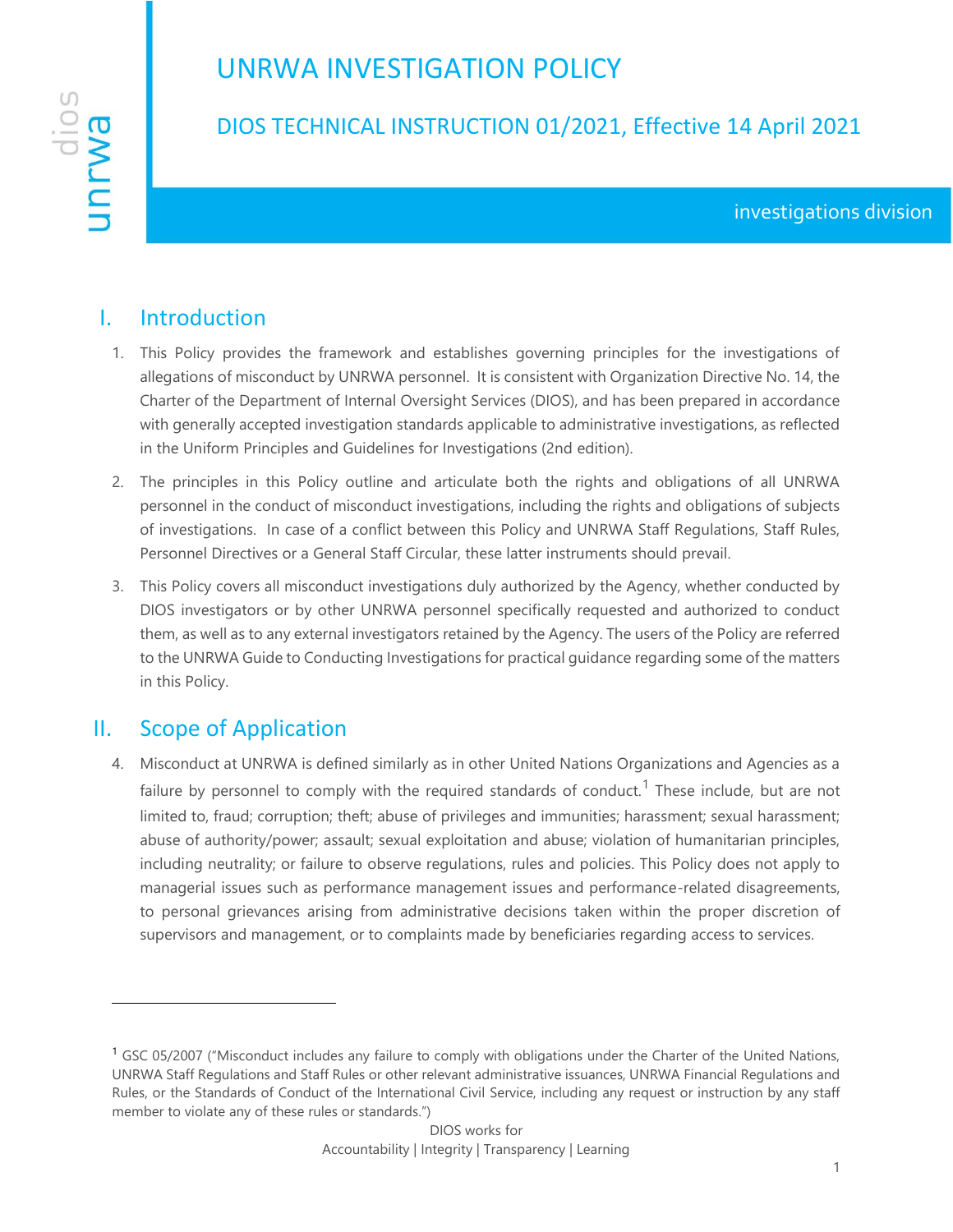- 5. An administrative investigation is a fact-finding analytical process designed to gather information to determine whether any misconduct occurred, and, if so, the persons responsible. In other words, it is an administrative process that concerns itself with the failure to observe the standards of conduct expected of international civil servants and serves as a basis for disciplinary or administrative proceedings. It differs from a criminal investigation, which serves as a basis for criminal prosecution, which is not within the Agency's scope of authority. Therefore, different standards and procedures, including different standards of proof, shall apply to the conduct of administrative investigations.
- 6. The decision whether to take any action against any personnel (i.e., the disciplinary process) is distinct process from the investigative one, and does not fall, therefore, within the purview of this Policy.

### III. Investigation Process

#### A. Intake

- 7. Upon any staff member or personnel receiving an allegation of misconduct, they should forward the allegation and contact details of any complainant to the Central Intake Unit (CIU) of DIOS to ensure the matter is appropriately and consistently received and recorded by the Agency.
- 8. Before the opening of any formal investigation into an allegation of misconduct, the allegation must be assessed by the CIU or designate thereof, to ensure that the alleged behavior, if established, would constitute misconduct. All allegations, following CIU assessment, shall be reviewed by the relevant Intake Committee that then recommends to the authorized decision-maker a course of action.
- 9. The CIU conducts pre investigation preliminary assessments, the scope of these assessments is limited to securing any evidence that is at risk of loss and gathering sufficient evidence for the Intake Committee to make an informed decision to recommend the matter for investigation or for an alternative course of action.
- 10. In cases requiring immediate action without the chance for CIU assessment or the Intake Committee to meet, the decision-maker may initiate an investigation without consulting the Intake Committee, although this decision should be presented to the following session of the Intake Committee, via the CIU, for information and transparency.
- 11. For any new allegation, the recommendation by the Intake Committee, to either investigate or otherwise decline to investigate, based on a preliminary assessment by the CIU, should be as expedient and where possible within 35 days of the receipt of the initial complaint by the first Agency official it was reported to. The authorized decision-maker should endeavor to provide his/her response and/or comments within five days of receipt of the recommendation from the Intake Committee. Thus, a decision for every case should be made as soon as possible, preferably within 40 days of the receipt of any allegation by the Agency.
- 12. At the intake stage, the decision for action will be one of the following:
	- (i) Investigate: Where the facts alleged, if proved, would constitute misconduct and if the allegations are credible, material, and verifiable.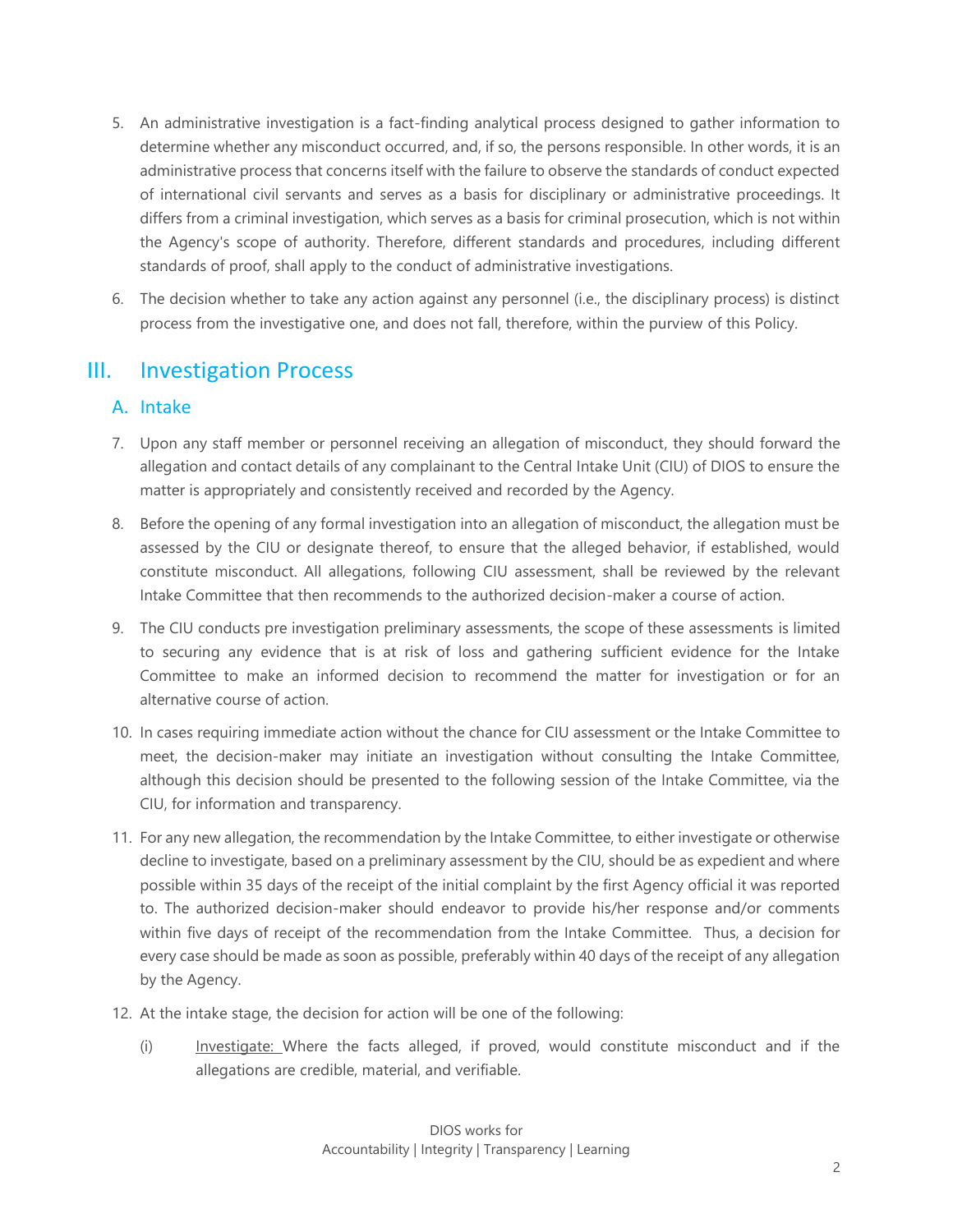- (ii) Decline: The case is declined on the basis that the complaint does not relate to an allegation of misconduct or could amount to misconduct but is considered of a minor nature that could be handled via other resolution mechanisms such as, informal management intervention or administrative actions that are not disciplinary measures. A complaint may also be declined because there is insufficient information to take any action or does not relate to a known staff member or Agency entity.
- (iii) Record for Information: Where the facts alleged may constitute misconduct, but following preliminary assessment, the complaint lacks sufficient detail and/or investigative steps could not be pursued. The receipt of additional information at a later stage may result in the reopening of such allegations, in which case the Intake Committee may recommend a different course of action.
- (iv) Suspend: Where there is an existing ongoing investigation or other exceptional circumstances where the conduct of an immediate investigation or any other immediate intake decision may not be in the best interests of the Agency. Any such suspension decision should be revisited regularly by the Intake Committee to determine whether another response option is now suitable. No case should be suspended for more than six (6) months, absent of exceptional circumstances such as the criminal detention of a staff member.
- (v) Refer to DIOS: An Intake Committee of a Field Office may also refer a matter that it feels should be investigated by DIOS because of its sensitivity, the gravity of the alleged offence, or because senior staff are involved. The DIOS Intake Committee will then review the matter and decide to investigate the matter or refer it back to the Field Office.

#### B. Formal Investigation

- 13. The investigation phase is the collection of all evidence available, both inculpatory and exculpatory, which will either substantiate or refute the allegation under investigation. The investigation findings and conclusions are based solely on the facts gathered and the evidence collected, and reasonable inferences to be derived therefrom. All relevant evidence must be presented in a report of investigation, along with the analysis upon which the findings are made and conclusions reached, however, the investigation report shall not make any legal determination about the established facts.
- 14. All investigations should be completed as quickly as possible and whenever possible within six months of when the initial complaint was received by the first Agency official it was reported to. In allocating existing resources to the conduct of investigations, priority should be given to those allegations where the misconduct is the most serious, taking into account financial, security and/or reputational risks to the Agency.

#### C. Reports of Investigation

15. A substantiated report of investigation is produced when the facts alleged, following investigation, indicate that the subject(s) conduct may constitute misconduct, based on a preponderance of evidence. The appropriate Agency officials (legal and management), in accordance with the relevant policy including PD 10 (Disciplinary measures and procedures), subsequently make the determination as to whether the facts constitute misconduct and whether the conclusions of the investigation is established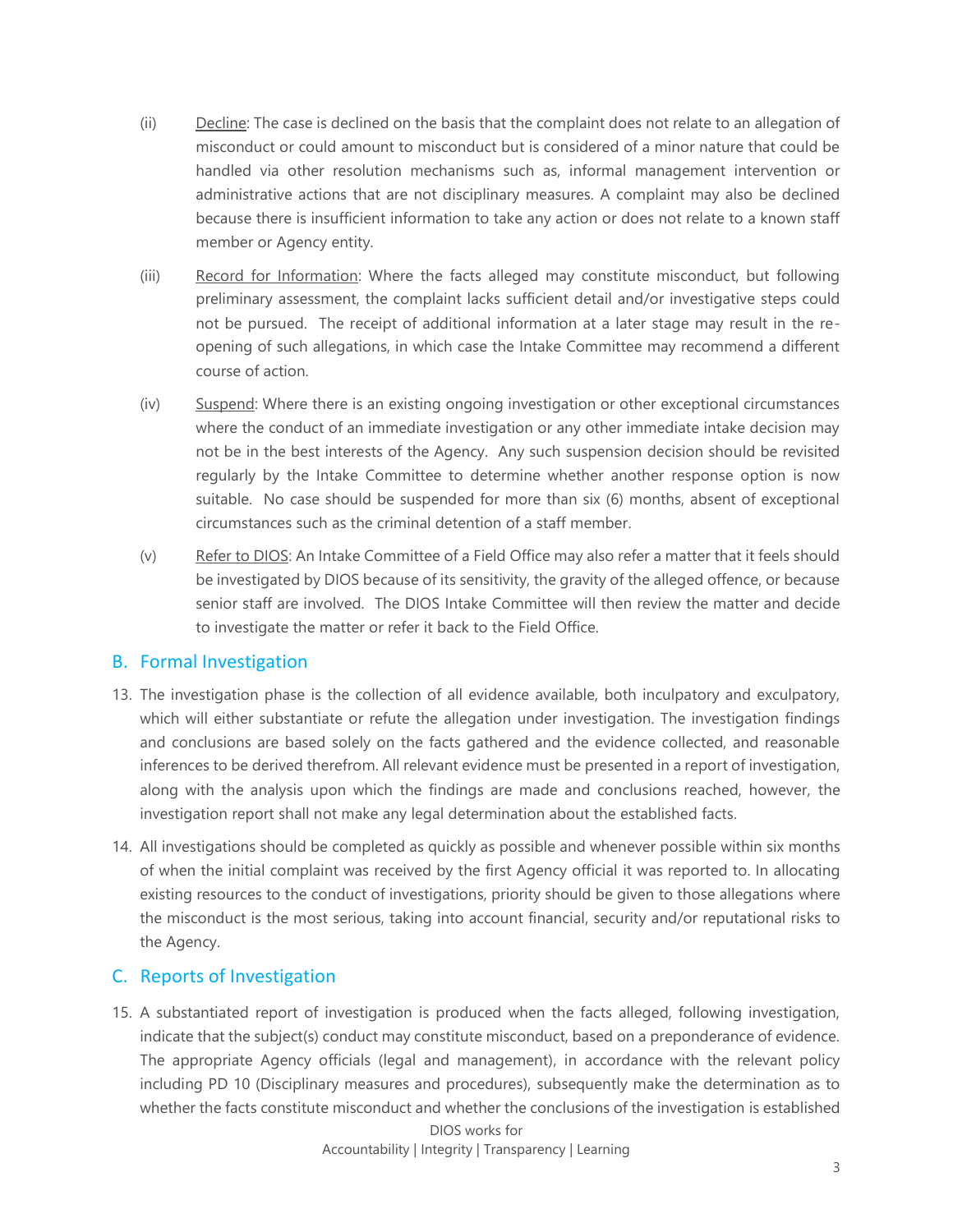based on preponderance of evidence, or demonstrate 'clear and convincing evidence' in case of potential sanction of dismissal. At the disciplinary stage the subject will be afforded a summary of the allegations against them and invited to an opportunity to reply.

- 16. Reports which substantiate allegations of possible misconduct shall be submitted to the Agency official with authority to initiate disciplinary proceedings against the relevant subject. If appropriate, the report, including annexes such as witness statements, audio recordings of interviews and/or transcripts, should also be uploaded on the Central Case Management System. The CIU should be notified of all completed cases for recording purposes, and so it may raise any investigation matters with the concerned Intake Committee.
- 17. All investigation reports are strictly confidential, their contents may not be disclosed further, other than to comply with the disciplinary process or before UN administrative tribunals. Disclosure under any other circumstances is permitted only with the approval of either the Director, DIOS, or the Field Office Director in case of investigations conducted at the field level.
- 18. In cases where the investigation substantiates facts which are likely to constitute a crime, the Director, DIOS, shall consider recommending to the Commissioner-General to refer the matter, in consultation with the Department of Legal Affairs, to the competent national law enforcement authorities for criminal investigation and, as appropriate, prosecution.

#### D. Closure Reports

19. Reports which do not substantiate the allegation shall be submitted to the person who authorized the investigation and if duly authorized for closure, uploaded on the Case Management System for potential DIOS review. All parties who were informed of the identity of the subject of the investigation, e.g. witnesses, complainants who are also victims and any subjects who had been notified of their status as a subject, should usually be informed that the allegation was not substantiated.

#### E. Monitoring and Reporting

- 20. DIOS will prepare quarterly reports on the status of investigations which it will share with the Advisory Committee on Internal Oversight (ACIO), based on the information contained in the case management database and information provided by Field Offices. Quarterly reports will also be shared with the Commissioner-General, the Deputy Commissioner-General and all Management Committee members and will contain, at a minimum: (i) statistics on allegation received during the quarter; (ii) statistics to present new cases, and closed cases during the quarter, including those where disciplinary action was recommended; (iii) statistics to present currently open cases; and (iv) the distribution of cases by Field Offices, category, and aging.
- 21. DIOS will bi-annually enquire with the relevant legal departments and human resources personnel about the determination and disposal status of all Agency Misconduct cases. A summary of outstanding DIOS cases will be provided in the quarterly report.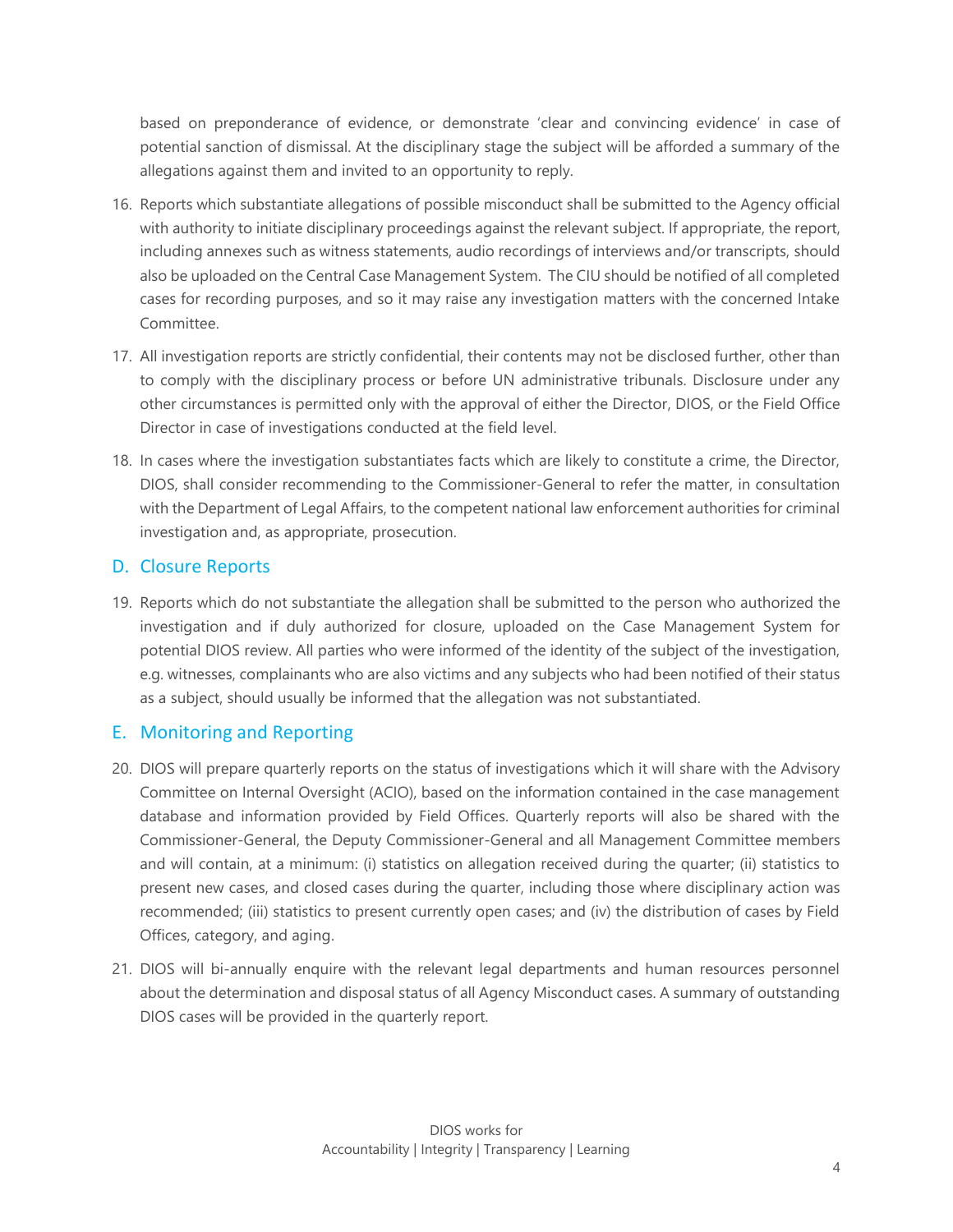### IV. Governing Principles

#### A. Rights and Obligations of all UNRWA Personnel

- 22. All authorized investigators under paragraph 3 of this Policy shall have unrestricted, unlimited, direct and prompt access to all UNRWA records, property, officials, staff and other personnel, as well as all UNRWA premises, with the exception of: (i) medical records held by the Health Department; (ii) records held by the Ethics office; (iii) records held by personnel legal assistance officials of UNRWA, which generally require prior written consent from the concerned staff member or other personnel. Access to electronic information such as email correspondence and information stored on UNRWA computers and other UNRWA electronic devices should be subject to approval by the Director, DIOS, upon request by the Chief of Investigations Division, DIOS.
- 23. UNRWA personnel have a duty to cooperate unreservedly with any investigation activities, including but not limited to making themselves available for interviews and responding promptly and fully to any requests for information. Failure to cooperate with an investigation, or attempt to impede, obstruct, or improperly influence an investigation, may constitute misconduct, and could lead to disciplinary action. Personnel are protected from any retaliation for having cooperated with an investigation, in accordance with the Agency's regulatory framework.
- 24. All UNRWA personnel who become aware of an investigation following a request for information, records or an interview are obligated to keep the contents of the interview and/or the request for information confidential, including from their supervisors, who may be informed only of the need for the individual to attend an interview. Failure to do so may constitute misconduct and lead to disciplinary action.
- 25. Investigators must also keep information related to an investigation confidential, and such information can only be used in making findings and reaching conclusions in the context of the investigation. In particular, the initial source of a report of misconduct shall not be divulged, except for cases where failure to provide this information will make it impossible for the subject to fully respond to the allegations (e.g., in some cases of harassment, sexual harassment or abuse of power/authority). The investigators should take necessary steps to respect the choice of complainants or witnesses to remain anonymous, .The investigators shall also take into account any concerns expressed by witnesses/complainants regarding the information they provide, and may not disclose the identity of any witnesses if the circumstances warrant it, bearing in mind particular sensitivities with respect to sex, sexual orientation, gender identity, culture, age, disability, legal status and other individual factors that may lead to increased vulnerability.
- 26. Investigators shall inform the complainant and/or relevant witnesses of the possibility that their identity could become known during the investigation and may also be disclosed post-investigation by officials involved in the disciplinary process, or at the request of the UNRWA Dispute Tribunal, to fulfil the due process rights of a subject. In this regard, investigators shall not guarantee that the identity of a complainant and/or relevant witnesses will remain confidential.
- DIOS works for 27. All witness interviews must be recorded either in the form of a statement signed by the witness or through an audio or video recording, in which case either a signed statement may be prepared, or a

Accountability | Integrity | Transparency | Learning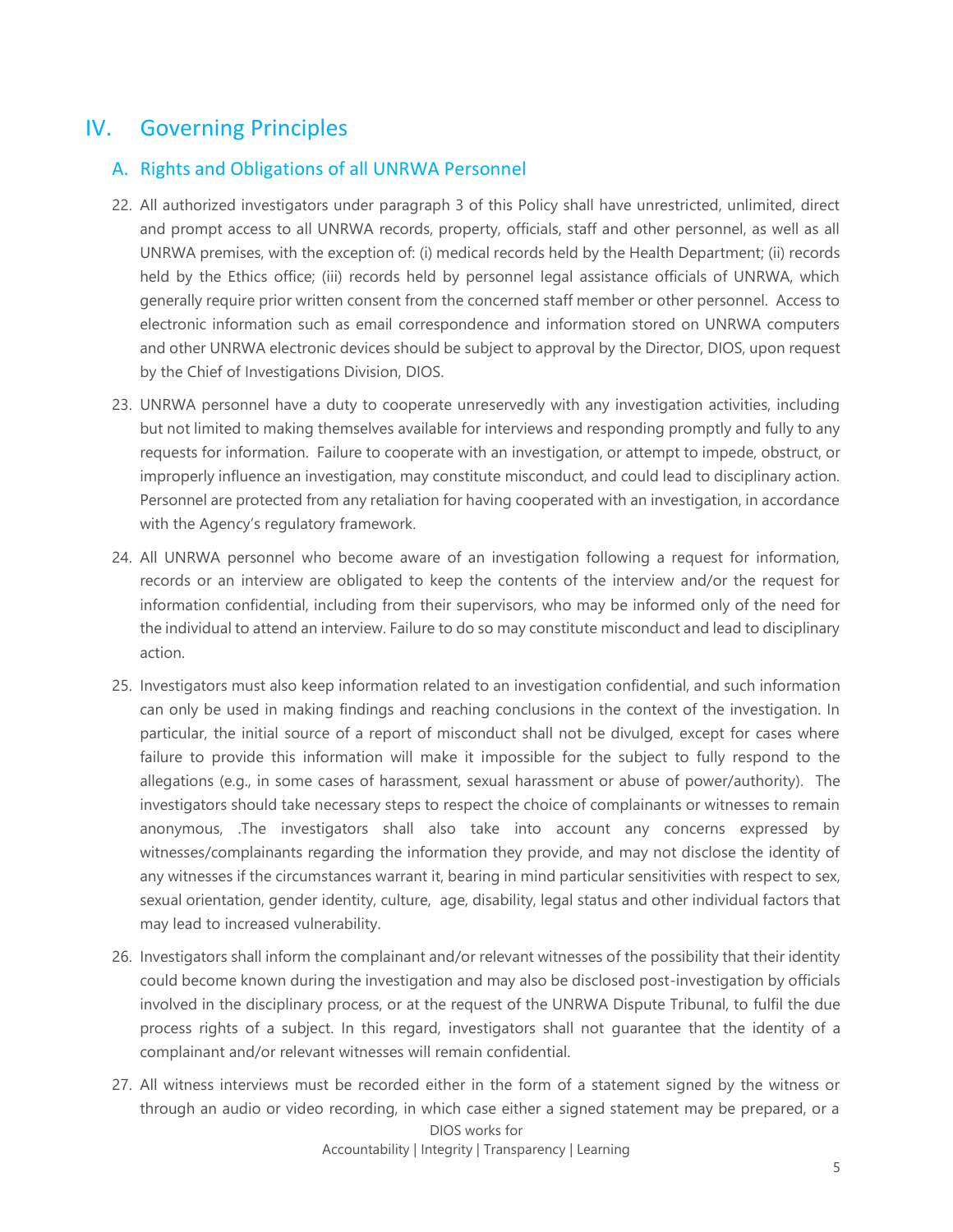summary or transcript of the interview may serve *in lieu* of a signed statement. All interviews with subjects, or interviews with complainants in cases of harassment, retaliation, sexual harassment, or abuse of power/authority should be audio or video recorded.

#### B. Rights and Obligations of Complainants

- 28. UNRWA personnel are protected from retaliation for reporting, in good faith, any activity that may constitute misconduct. However, deliberately making false allegations, or providing information that is known to be false, or that recklessly disregards the accuracy of the information may constitute misconduct and lead to disciplinary action.
- 29. Complainants who are also victims of the reported misconduct, and victims who are not complainants (e.g., victims of harassment, sexual harassment, sexual exploitation and abuse, assault, or theft) have the right to be periodically informed of the status of the investigation of their complaint. They shall also be informed of the outcome of the investigation, and whether the allegation was substantiated. Where the allegations are not substantiated, complainants who are also victims should be provided sufficient information that would reasonably allow them to make an informed decision as to whether to contest the decision. Complainants who are not victims of the reported misconduct, but who report misconduct based on their obligation to do so, have no formal right to be informed of the outcome of the investigation.
- 30. Vulnerable complainants and victims may request to have a third-party observer present during their interviews; or, for example, child witnesses should have a parent or a legal guardian present during their interview. The observer must undertake, prior to the interview, and confirm on the audio or video recording wherever utilized, not to disclose the contents of the interview. The observer must be available at the time scheduled for the interview and should not be connected to the investigation. The third-party observer may only provide support to the complainant, he/she shall not interfere with the interview, and may be asked to leave by the investigator if the integrity of the interview is being jeopardized by his/her actions.

#### C. Rights and Obligations of Subjects of Investigations

- 31. The subject of investigation shall be given a full and fair opportunity to respond to the allegations against him/her.
- 32. A fair summary of the evidence collected during the investigation, especially key inculpatory evidence, shall be relayed to the subject, during his/her interview, for him/her to provide his/her comments/response (subject to paragraph 25). The interview shall be conducted in the language preferred by the subject (Arabic or English), and audio or video-recorded, with a copy of the transcript of the interview made available to the subject if such a transcript has been prepared or a copy of the audio/video recording if practical. The subject may also agree to a summary statement of the interview being prepared for his/her review and signature once he/she agrees that it accurately summarizes what was said in the interview.
- 33. Prior to the interview, the investigator shall notify the subject of the allegations against him/her, generally describing the facts that are alleged to have occurred and the provisions of the regulatory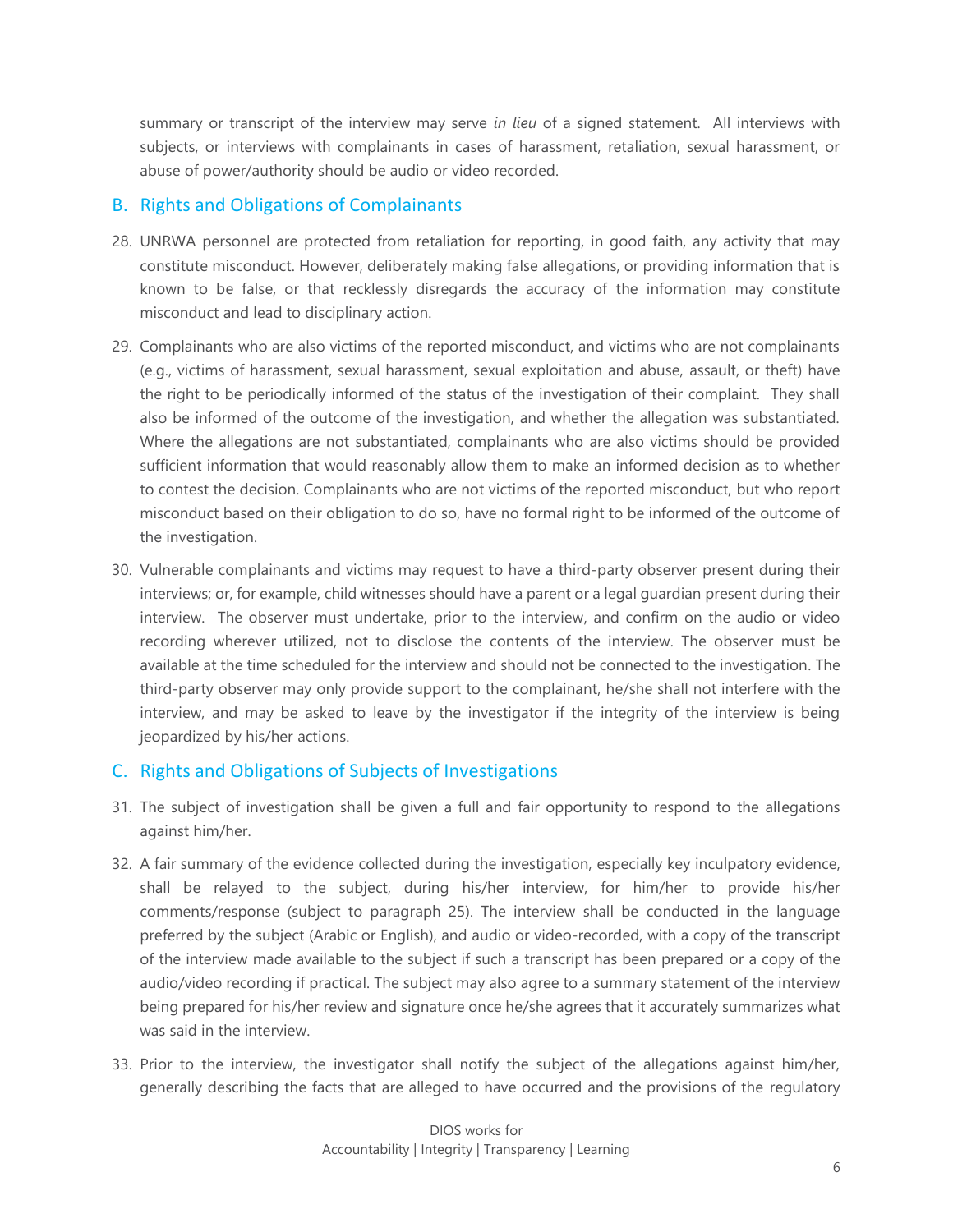framework that the subject is alleged to have violated. The notice should also include the rights and obligations of the subject of an investigation (in addition to their obligations as a staff member) as specified in this policy, in summary:

- **EXED** As personnel, the subject must unreservedly comply with the investigation including making themselves available for interview, this includes providing the investigators with truthful information.
- **EXE** As personnel, they have a duty to maintain the confidentiality of the investigation.
- **EXECT** All staff are entitled to protection from retaliation for cooperating with an investigation, and the subject should refrain from actions that may be or perceived to be retaliatory toward any party involved in the investigation.
- **•** The notice referred to in paragraph 33 shall explain who may accompany the subject to their interview (see paragraph 34).
- **•** The subject has a chance to volunteer information, or witness details, which they believe may assist the investigation, and may do so for up to ten days after their interview for consideration within the investigation report.
- **The subject may review and comment upon the summary record or transcript of any interview (see** paragraph 32).
- 34. Notifications referred to in the precedent paragraph shall not occur less than 24 hours before the interview, unless there are exceptional reasons to believe that such advance notice would jeopardize the integrity and/or effectiveness of the investigation. Any waiver of such advanced notice should be cleared by the Chief, Investigations Division, DIOS, or be waived by the subject in writing before or at the commencement of the interview.
- 35. The subject of investigation has no right to the presence of Counsel during interviews. However, the subject may be accompanied to the interview by a third-party observer to provide emotional support to the subject. The observer shall be there strictly in a personal capacity, shall not be allowed to intervene or interrupt the interview, and may be asked to leave the interview if she/he does so. The observer must undertake, prior to the interview, and confirm on the audio or video recording wherever utilized, not to disclose the contents of the interview. He/she must be available at the time scheduled for the interview and should not be connected to the investigation. The presence of a third-party observer to any interview remains at the discretion of the investigator.

# V. Conflicts of Interest

- 36. In case of allegations of misconduct against the Commissioner-General or Deputy Commissioner-General, the Director, DIOS, shall refer them to the United Nations Office of Internal Oversight Services (OIOS).
- 37. DIOS shall investigate any allegations against members of the Senior Management Team (SMT) other than the Commissioner General or Deputy Commissioner General. In case of allegations of misconduct